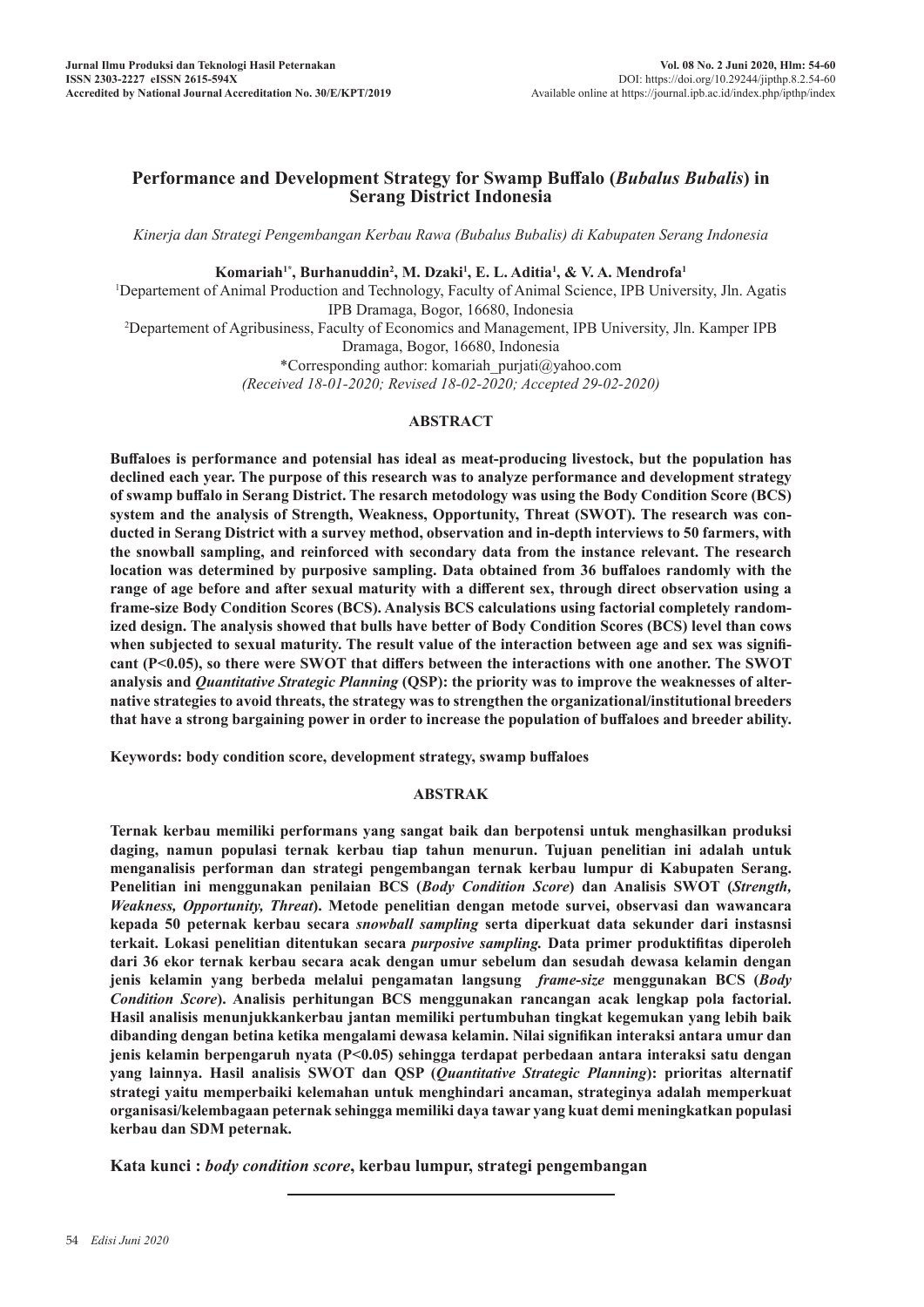### **INTRODUCTION**

Serang District in Banten Province, has the potential of developing a high number of buffaloes. The development and cultivation of buffaloes there is still performed by a group of farmers from the community. Serang District has the second highest buffalo population after Lebak, which is 26,385 buffaloes (Parlan 2015). This is a big opportunity for the development of the central region of Serang as buffalo meat producer. This development is very important in order to support the provision of food, especially animal protein from buffalo meat which has high nutritional value. The development can also reduce the number of imported buffalo meat in Indonesia.

The buffalo population in Indonesia has declined each year, in 2011 amounted to 34.74% (Martondang 2014). It is caused by many influencing factors such a decrease in farming land as source of feed for buffalo, and significant changes in agricultural mechanization. Buffalo maintenance performed by farmers in Indonesia is still using the traditional system. As a result, the frequency of inbreeding is still very high, so that the genetic quality of buffalo population continues to decline, and the progress is slow. The quality of the breed of buffalo can be observed from the performance moreover, necessary for the development, utilization and management improvement efforts in a rational buffalo breeding in the presence of abundant natural resources would be better if reinforced by a strategy. Through the SWOT method, the information examined is from variety of internal factors (strengths and weaknesses) and external factors (opportunities and threats) in the district of Serang in defining a development strategy.

The study looked at the characteristics of the development effort are through the aspects of maintenance management of the buffalo, ownership of cattle, and buffalo obesity levels. Internal factors such as strength and weakness that comes from Serang District, as well as external factors such as opportunities and threats that come from outside the district of Serang, that can affect the development efforts undertaken.

The purpose of this study was to analyze the productivity of swamp buffalo phenotypically, and its development strategy in Serang District. In addition, this development strategy aims to provide inputs to the institution-agency involved in the related policy making on the effort of developing buffalo population.

# **MATERIALS AND METHODS**

#### **Research Materials and Method**

Materials used include cameras, stationery to record the data results of the study, questionnaires, communication tools, and the tape recorder. Objects used include the primary and secondary data. Primary data includes data obtained directly from the 50 respondents and direct observations. Secondary data includes data from relevant agencies.

The method used for surveying, observing and interviewing farmers used questionnaires that had been prepared from the 50 respondents with a snowball sampling method to obtain the primary data. Snowball sampling is an approach to find informants who have a lot of information (Salghanik and Douglas 2004). Questions in questionnaire include: age, education level, occupation, maintenance management, breeding grounds, the number of livestock ownership, farming constraints and influencing factors in the development of aquaculture buffalo (internal and external). Secondary data were obtained from the relevant agencies such as the Office of Agriculture and Livestock of Serang District, Serang regency, and BPS Banten Province.

The interview result (primary data) were collected and tabulation for analysis on swamp buffalo development strategy in Serang District. Data and information collected were processed and analyzed using the Strenghts Weaknesses Opportunities Threaths (SWOT) analysis. Afterwards, in determining the best strategy used the Matrix Quantitative Strategic Planning (QSP).

### **Variable**

Body Condition Score (BCS) assessment was conducted on 36 head were used as a sample on male and female buffalo of aged 1-2 and 2-4 years old. According to Alapati *et al*. (2010), Body Condition Score (BCS) assessment is a subjective method for assessing body fat reserves livestock, especially on herniated discs in the rear livestock and pelvic area. Determining the value of Body Condition Score buffalo using a scale of 1-5 according to Alapati *et al.* (2010) in Figure 1 indicates: 1. The base tail to the pin bones; 2. Spinous process (lumbar vertebrae) bones; 3. The depth of the muscles between the bones of the spinous and transverse processes; 4. Bone transverse processes (lumbar vertebrae); 5. Between the ribs  $12<sup>th</sup>$  and  $13<sup>th</sup>$ ; 6. sacral crest bone; 7. the depth of the muscle between the sacral crest and hooks bone; and 8. the depth of hook and pin bones. Body Condition Score (BCS) is done with the eyes sight, but for buffalos covered with mud, BCS determination should be assisted by holding the buffalo's body which includes: BCS 1 (Very Thin), BCS 2 (Thin), BCS 3 (Medium)**,** BCS 4 (Fat) and BCS 5 (Very Fat).



Figure 1. Rate BCS buffalo. Source Alapati *et al.* (2010)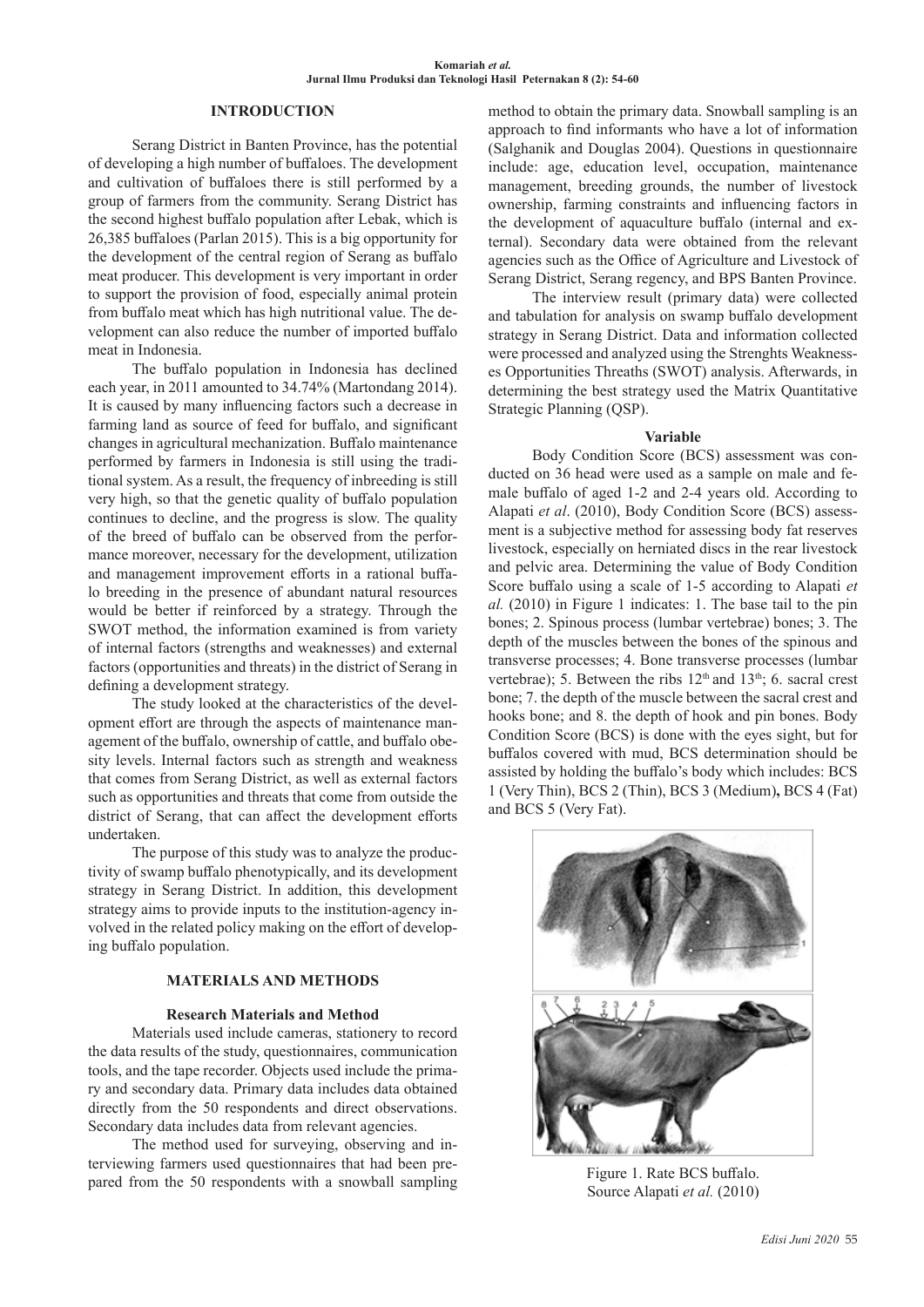# **Data Analysis**

**BCS Analysis.** Obesity rate against the swamp buffalo carried by ratings Body Condition Score (BCS) using 2 factors such as age and sex. The data were processed using descriptive analysis and parametric with a completely randomized design (CRD) factorial design (2x2) with 10 repetitions using the equation Gaspersz (1991) as follows:

$$
Yijk = \mu + \alpha i + \beta j + (\alpha \beta)ij + \varepsilon ijk
$$

Description:

| Yijk:           | : observations by the age of the i-th and              |
|-----------------|--------------------------------------------------------|
|                 | sex j andreplicates kall;                              |
| μ:              | : Mean general;                                        |
| $\alpha i$ :    | : Influence of treatment of age-th;                    |
| $\beta$ j:      | : Influence of treatment of sex j;                     |
| $(\alpha\beta)$ | : ij: Influence the interaction with the i-th          |
|                 | age sex sex treatment j; and                           |
| $\epsilon$ :ijk | : Effect of measurement error.                         |
|                 | <b>Descriptive analysis.</b> The primary and secondary |
|                 | btained are presented descriptively qualitative. De-   |
|                 | re analysis covers aspects relating to the general de- |

data obtained are presented descriptively qualitative. Descriptive analysis covers aspects relating to the general description of the business of swamp buffaloes environment in Serang District, both internal and external, followed by formulating the strategy of sustainable development. These factors are used as the base in developing the SWOT matrix (Strengths, weaknessess, Opportunities, Threats), IFE Matrix (Internal Factor Evaluation) and EFE (External Factor Evaluation), and QSP Matrix (Quantitative Strategic Planning).

**SWOT Analysis.** The SWOT Analysis were used to match the internal factors and external key to obtaining four alternative types of strategies include the SO Strategy (strategy of strenghts and opportunities), WO Strategy (strategic of weaknesses and opportunities), ST Strategy (strategic of strengths and threats), and WT Strategy (strategic of weaknesses and threats) (David 2011).

**Determination of Score Weight.** The Internal Factor Evaluation (IFE) Matrix and External Factor Evaluation (EFE) are used to analyze the internal factors such as the strengths and weaknesses derived from the Serang District, as well as external factors such as opportunities and threats that come from outside the Serang District.

The results of the identification of internal and external factors by weighting and ranking to get a score in a way that is: (a) Making a list of internal and external factors, i.e. strengths, weaknesses, opportunities and threats; (b) giving weights by using paired comparison method (Kinnear and Taylor 2013). Weights were obtained in the range between 0.0 (not important) to 1.0 (the most important). The sum of all weights must be equal to 1.0; (c) Ratings (ratings)1-4 on any factors that indicate these factors are very weak (rank  $= 1$ ), weak (rank  $= 2$ ), strong (rank  $= 3$ ), very strong (rank  $= 4$ ); (d) The value of the weighting is then multiplied by the rank of each factor, and all results of multiplications are summed vertically to obtain a total score weighting; (e) Calculation of the total weight score by summing the scores of each variable (David 2011).

Ways of making the QSP matrix: the first column is the filling of matrix with a list of strengths, weaknesses, opportunities and threats of a business; the second column is filled with the weight of each factor; the first line is filled with the alternative strategy of SWOT analysis. Each strategy are being compared to the factor of the strengths, weaknesses, opportunities and threats in order to obtain a score of attractiveness (Attractiveness Scores-US), namely 1 (do not pull), 2 (mildly interesting), 3 (logically draw), 4 (very interesting). The score is then multiplied by the weighting appeal to obtain Total Attractiveness Score (TAS). TAS value of each strategy are summed to obtain the overall appeal of the total amount (SumTotal Attractiveness Score Bags). A higher score indicates a more attractive strategy (David 2011).

### **RESULTS AND DISCUSSION**

# **Analysis of Body Condition Score (BCS)**

Body Condition Score is important parameter for the breeder to know which can be observed from the phenotypic appearance. BCS score for breeding stocks are correlated to the conversion of feed into body weight and fertility of livestock. Body condition that has been analyzed by BCS can be used as an indicator in evaluating the nutritional status of owned buffalo, which can be seen on body weight and body weight changes that occur.

Based on the analysis results in Table 1 that BCS score on swamp buffalo, both cow buffalo and bull in Serang District BCS obtain a score of 2-4. Results percentage of BCS score shows that the majority (69.44%) buffaloes in Serang District has a score of BCS 3 with moderate body weight category. It can be said that the buffaloes in Serang Regency are sufficiently potential to be developed. BCS score buffalo by age and sex in Serang District obtained the average total score of 2.92  $\pm$ 0.49. The mean score of the BCS were described in Table 1.

The result showed from the age difference did not significantly affect BCS score  $(P> 0.05)$ , as well as to the type of sex did not significantly affect BCS score  $(P> 0.05)$ . However, the value of the interaction between age and sex shows the real effect ( $P \le 0.05$ ), so that there is a difference between the interactions with one another.

The high percentage of slaughters the productive male and female buffalo becomes one main factor which cause buffalo population to decrease every year with an increasing rate of decline. According to Praharani *et al*. (2010), a short productive period of reproduction associated with the sale of female buffalo aged <8 years as livestock. Female buffalo's productive period is preferably up to at least 10 years of age. Lack of bull and high levels of inbreeding has caused an increasing number of buffalo that are not qualified.

# **Development Strategy in Serang district**

**The Analysis Matrix of Internal Factor Evaluation (IFE).** IFE matrix analysis results in Table 2 shows that the factor resulting a major force are those with long experience of raising buffalo with a value of 0.306.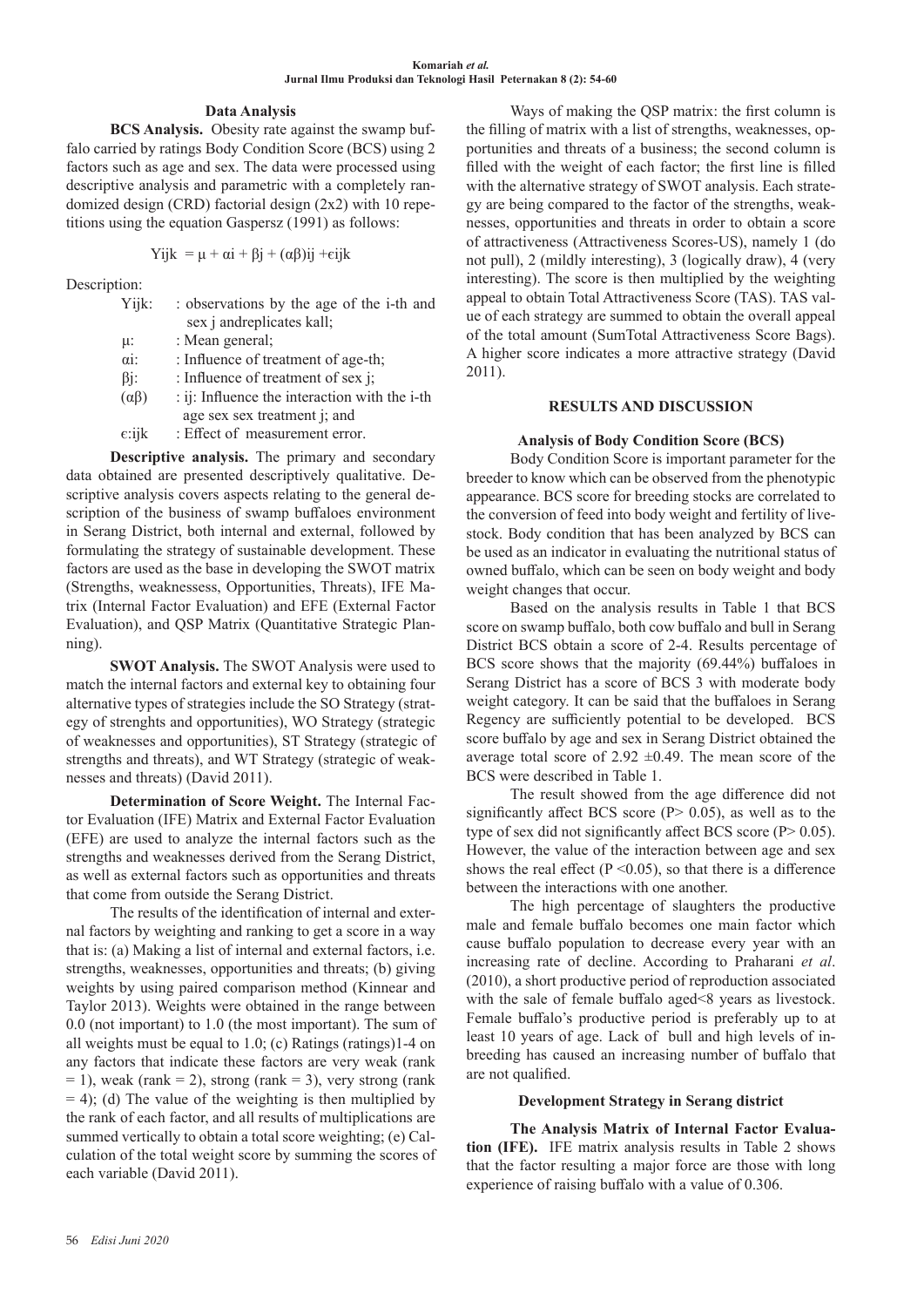#### **Komariah** *et al.*  **Jurnal Ilmu Produksi dan Teknologi Hasil Peternakan 8 (2): 54-60**

| would be written mont books of business of why will be in Berning Browley. |                  |            |      |                   |            |      |      |   |      |
|----------------------------------------------------------------------------|------------------|------------|------|-------------------|------------|------|------|---|------|
| Sex                                                                        | BCS at Age Score |            |      |                   |            |      | Mean |   |      |
|                                                                            |                  | 1-2 years. |      |                   | 2-4 years. |      |      |   |      |
| Females                                                                    | 3.10ab           | 士          | 0.32 | 2.60 <sub>b</sub> | 士          | 0.7  | 2.85 | 士 | 0.59 |
| Males                                                                      | 2.80ab           | 士          | 0.42 | 3.33a             | 士          | 0.52 | 3.07 | 士 | 0.47 |
| Average                                                                    | 2.95             | 士          | 0.37 | 2.88              | 士          | 0.61 | 2.92 | 士 | 0.49 |

Tabel 1. BCS different mean score of swamp buffalo by age and sex in Serang District

Lower case different behind the numbers on the same line indicate significant differences (P<0.05).

Table 2. Matrix of Internal Factor Evaluation (IFE)

| <b>Internal Factors</b> |                                                                            | Weight | Rating | Value |  |  |
|-------------------------|----------------------------------------------------------------------------|--------|--------|-------|--|--|
|                         | Strengths:                                                                 |        |        |       |  |  |
|                         | Long Experience raising buffalo                                            | 0.094  | 3.25   | 0.306 |  |  |
|                         | Serang District became one of the centers of buffalo breeding in Indonesia | 0.083  | 3.00   | 0.249 |  |  |
| 3.                      | Buffalo economically valuable                                              | 0.094  | 2.50   | 0.235 |  |  |
| 4.                      | Presence of groups of farmers                                              | 0.111  | 2.75   | 0.305 |  |  |
| 5.                      | Support on natural resources for raising buffalo                           | 0.083  | 3.00   | 0.249 |  |  |
| Weaknesses:             |                                                                            |        |        |       |  |  |
| Ι.                      | Cutting against productive bulls and cow bufalloes is high                 | 0.133  | 3.25   | 0.432 |  |  |
|                         | Population of buffaloes and land husbandry decline each year               | 0.111  | 2.75   | 0.305 |  |  |
| 3.                      | Traditional maintenance system                                             | 0.089  | 3.25   | 0.289 |  |  |
| 4.                      | Human resource of farmers are still low                                    | 0.128  | 3.25   | 0.416 |  |  |
| 5.                      | Next young generation of buffalo rancher is low                            | 0.072  | 3.25   | 0.234 |  |  |
| Total                   |                                                                            | 1.000  |        | 3.021 |  |  |

Experience is a must-have early foundation for business continuity for buffalo breeding. The main drawback is the slaughtering against male and female buffalo with high productivity with the value of 0.432. The slaughtering of buffaloes in Serang District leads to continuous decline of quality of buffaloes.

**The Analysis Matrix of External Factor Evaluation (EFE).** EFE matrix analysis result in Table 3 shows that factor of the main opportunity is the location which is close to the center of the meat consumers with a value of 0.267. Location to be one of the main factors to do direct

marketing to consumers of meat. While factor of the major threat is the high levels of livestock theft. Theft is a threat that fears breeders to now and need special attention from the local government.

Based on the strengths, weaknesses, opportunities, and threats obtained through internal and external analysis, the alternative strategy can be formulated useing the SWOT matrix. The results of the SWOT matrix analysis obtained six alternative strategies for the development of buffalo breeding in Serang District depicted in Table 3.

| Table 3. Matrix of External Factor Evaluation (EFE) |  |
|-----------------------------------------------------|--|
|-----------------------------------------------------|--|

| <b>Factors External</b>                                       | Weight | Rating | Value |  |
|---------------------------------------------------------------|--------|--------|-------|--|
| Opportunity:                                                  |        |        |       |  |
| The need of animal protein increased                          | 0.094  | 2.50   | 0.235 |  |
| Diversification of processed meat products increased<br>2.    | 0.078  | 2.50   | 0.195 |  |
| Price of buffalo meat compete<br>3.                           | 0.089  | 2.75   | 0.245 |  |
| Grand design development of buffalo<br>4.                     | 0.094  | 2.25   | 0.212 |  |
| The location close to the center of meat consumers<br>5.      | 0.089  | 3.00   | 0.267 |  |
| Threats:                                                      |        |        |       |  |
| Competition from the sale and the business of raising buffalo | 0.106  | 3.00   | 0.318 |  |
| Buffalo meat imports                                          | 0.094  | 3.25   | 0.306 |  |
| High level of livestock theft<br>3.                           | 0.144  | 3.25   | 0.468 |  |
| Low perception towards buffalo meat<br>4.                     | 0.083  | 1.75   | 0.145 |  |
| Transformation of land farming<br>$\mathcal{L}$               | 0.128  | 3.00   | 0.384 |  |
| Total                                                         | 1.000  |        | 2.774 |  |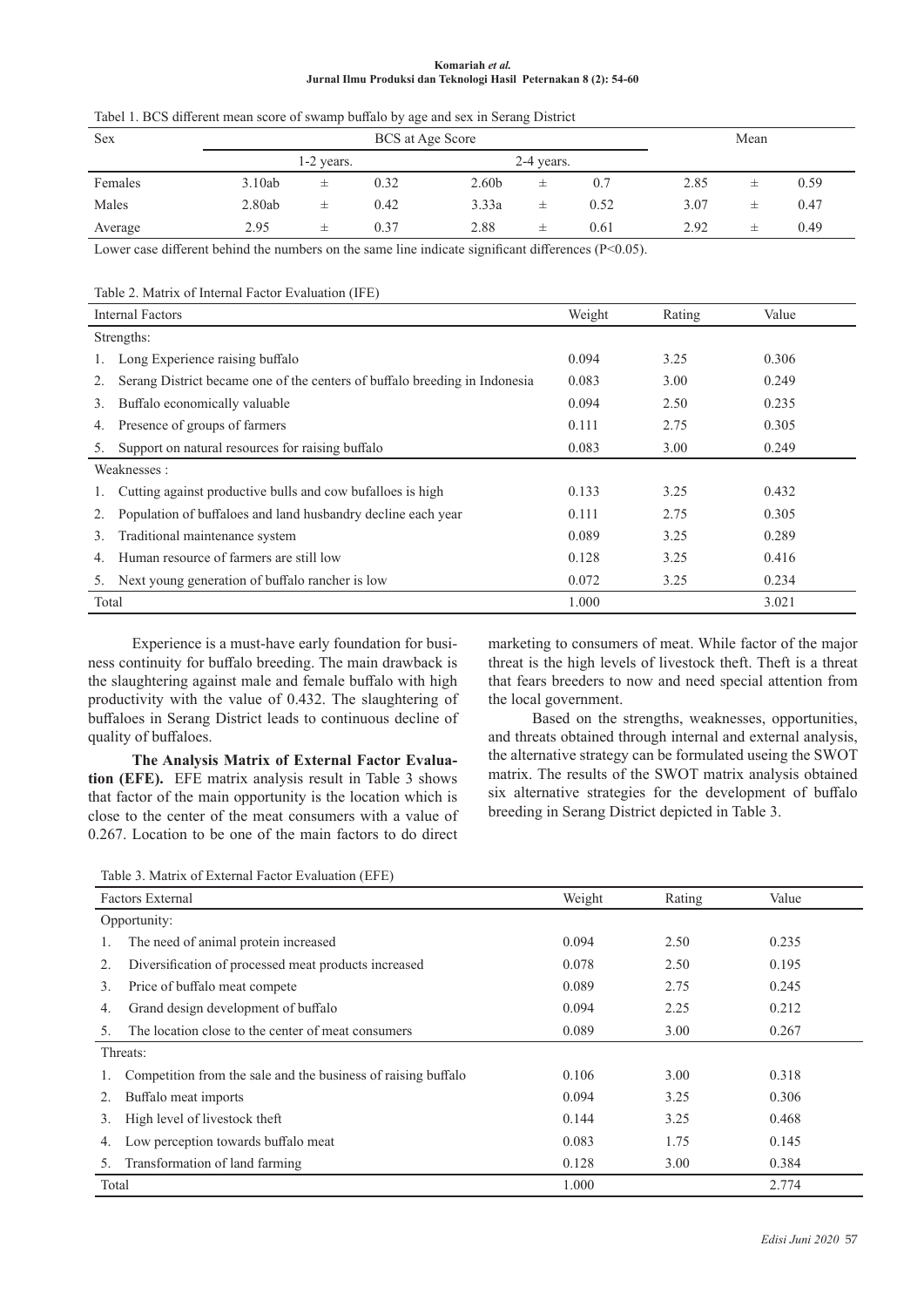**SO Strategy (Streght-Opportunity).** SO strategy resulted in two alternative strategies. Analysis of the first SO strategy is to increase the population of buffaloes. Increasing the population of buffaloes can be done by extending the grazing land, inka optimization (intensification of natural mating), establish guarantees for small farmers to market with a sales price that can compete, and increase the diversity of buffalo meat processed products such as satay, meatballs and dendeng.

SO strategies that optimize and develop both internal capabilities of farmers and utilize natural resources available to improve buffalo business. This can be done by selecting a special area with potential for the development of the government's buffalo farms, utilizing groups of farmers to improve their business and the establishment of the location of the natural attractions that integrate with the cultural hereditary society in raising buffalo in Serang District.

**WO Strategy (Weaknesess-Opportunity).** Analysis on the WO strategy is to provide education and training on maintaining the quality of livestock, feed selection, utilization of the crops, and the marriage arrangement. Forage is available, but its use is still not optimal. Planting quality feed that keeps the major project of the current government as elephant grass and Indigofera as livestock feed.

Selection of high quality feed and residual use of agricultural products can be done with counseling and training provided through government programs. The rest of the agricultural products also can be utilized such as rice straw and corn. Preparation of feed processing technology, as well as to improve the knowledge of farmers. Marriage strategy becomes important in preventing inbreeding marriage, which can be stiffened by the recording of pedigree livestock by farmer groups as well as to maintain the quality of livestock. Gunawan *et al*. (2010) said, the strategy to be desired as buffalo breeding system includes the application of good breeding practices, improvement of seed quality buffalo breeding, optimizing human resources, policies and regulations on seedling, including financial support by the government.

| . .                                                                     |                                                                                                                         |                                                                                                                                                                                         |
|-------------------------------------------------------------------------|-------------------------------------------------------------------------------------------------------------------------|-----------------------------------------------------------------------------------------------------------------------------------------------------------------------------------------|
| <b>Internal Factors</b>                                                 | Strengths (S)                                                                                                           | Weakness (W)                                                                                                                                                                            |
|                                                                         | 1. Long experience raising buffalo                                                                                      | 1. The high Cutting of buffalo bulls and pro-<br>ductive female                                                                                                                         |
|                                                                         | Serang District become one of the<br>2.<br>centers of buffalo breeding in Indonesia                                     | 2. population of buffaloes and land feed for<br>livestock decline each year                                                                                                             |
|                                                                         | 3. Buffalo is economically valuable                                                                                     | 3. maintenance system still traditional                                                                                                                                                 |
|                                                                         | 4. presence of groups of farmers                                                                                        | 4. human resources of breeders still low                                                                                                                                                |
|                                                                         | 5. Natural resources support                                                                                            | 5. interest of the younger generation to breed<br>is still low                                                                                                                          |
| <b>External Factors</b>                                                 |                                                                                                                         |                                                                                                                                                                                         |
| Opportunities (O)                                                       | Strategy SO:                                                                                                            | Strategy WO:                                                                                                                                                                            |
| 1. the need for animal protein increased                                | 1. increase the population of buffaloes                                                                                 | 1. Provides counseling and training on main-<br>taining the quality of the livestock, the selec-<br>tion of feed, utilization of the agricultural<br>products, and setting the marriage |
| diversification of processed meat prod-<br>2.<br>ucts increased         | (S1, S2, S3, O1, O2, O3)                                                                                                | (W1, W2, W4, O2, O3, O4)                                                                                                                                                                |
| 3. price of buffalo meat compete                                        | to optimize and develop the HR<br>2.<br>breeder and utilize natural resources<br>available to improve buffalo business  |                                                                                                                                                                                         |
| 4. grand design of buffalo development                                  | (S1, S2, S5, O1, O3, O4, O5)                                                                                            |                                                                                                                                                                                         |
| the location close to the center of meat<br>5.<br>consumers             |                                                                                                                         |                                                                                                                                                                                         |
| Threats $(T)$                                                           | Strategy ST:                                                                                                            | Strategy WT:                                                                                                                                                                            |
| 1. Import of buffalo meat                                               | 1. Socializing menu of processed meat<br>and the quality of buffalo meat that is<br>low in cholesterol and fat than cow | Strengthen organizational/ institutional<br>1.<br>breeders that have a strong bargaining power                                                                                          |
| 2. rate of cattle rustling high                                         | (S2, S3, S4, S5, T1, T3, T4)                                                                                            | (W1, W2, W4, W5, T1, T2, T3, T4)                                                                                                                                                        |
| 3. society contention to buffalo meat lower                             |                                                                                                                         | 2. Improved management of buffalo farm to<br>deal with competitors                                                                                                                      |
| 4. government policy change buffalo breed-<br>er became cattle ranchers |                                                                                                                         | (W1, W2, W3, W5, T1, T2, T3, T4)                                                                                                                                                        |
| 5. transformation of land to raise                                      |                                                                                                                         |                                                                                                                                                                                         |

Table 4. Matrix of Strenghts Weaknesses Opportunities Threats (SWOT)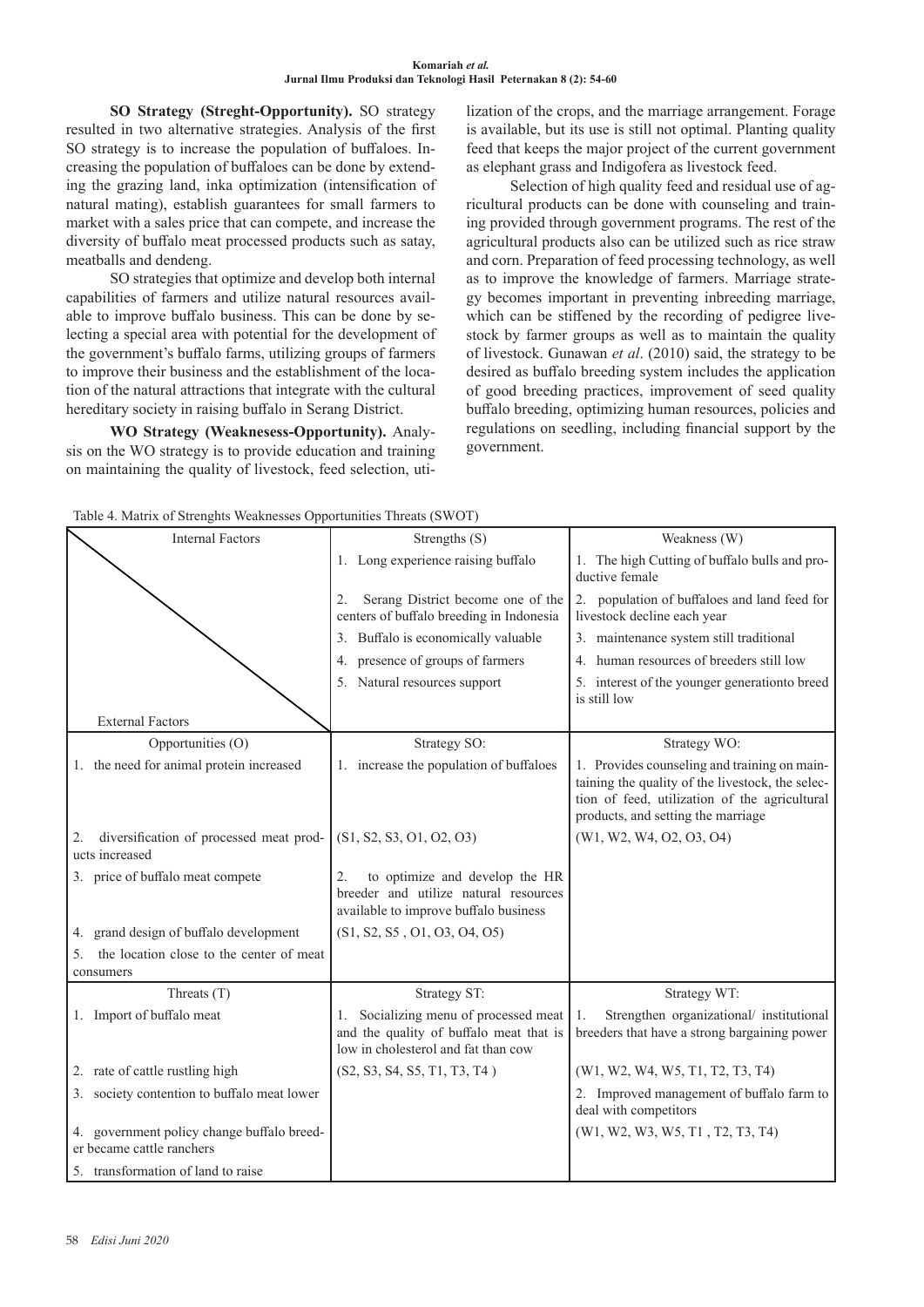**ST Strategy (Streght-Threat)**. Analysis from the ST strategy is to socialize that the menu of processed meat and buffalo meat quality are low in cholesterol and fat than cow.This can be done to build consumers preference towards buffalo meat, aided by government policy which could influence the change in lifestyle of the people to consume buffalo meat.

Issues that have been said that the buffalo meat has a harder texture than the cow is not true, as it is usually done by cutting old aged buffalo that caused consumers to get the meat with a low level of tenderness. In addition, introducing to the public, particularly outside Banten, that buffalo meat contains lower cholesterol and fats than cows, and seeking Serang as producers of cattle and buffalo meat providers.

**WT Strategy (Weakness-Threat)**. Analysis of the WT strategy resulted in two alternative strategies. The first strategy is to strengthen the organization/ institution which makes farmers have a strong bargaining power. This can be done by organizing a program of activities between organizations/ groups of farmers and government premises considered still to gather (saung meetings) and together build a commodity that has a high value. If they already possessed strong internally, automatically human resources development and buffalo livestock population will grow by itself.

Organizational/ institutional breeders have an important role as the main actors in moving the livestock development in Indonesia, especially in Serang District. Increased participation of members of the group, the community and the government will increase the dynamism which presents a great opportunity to reach the goal. According to Herman and Swastika (2011), the dynamic group of farmers who have always characterized the activity or interaction.

# **QSP Analysis (Quantitative Strategic Planning)**

The strategy formulation result from the analysis using the SWOT matrix in principle is very important to support the development of swamp buffalo farm in Serang District. The strategy resulted in six inter-related strategies with other strategies. However, due to limited resources, to be able to perform all of these strategies within the same time it is necessary to order the priority of implementation. The result of the calculation using the matrix QSP can obtaine the total sum value of attractiveness score (STAS) of each strategy. The order of priority of the development strategy of buffaloes in Serang District outlined in Table 5.

The best strategy on the development of swamp buffaloes in Serang District are to strengthen organizational/ institutional breeders that have a strong bargaining power with STAS 19 442. Strengthening of internal as a needed basis to improve sale value. Internal strength will affect the management of the organization/ institution breeders do in overcoming mutual constraints such as the availability of feed, land farming, animal pens and buffalo marketing to consumers.

### **CONCLUSIONS**

The BCS analysis showed buffalo aged 1-2 years of cow buffallo and bull has BCS value that were not significantly different. Buffalo above 2-4 years old of bull BCS real value is higher than cow buffalo. The Bull buffalo performance is better than cow buffalo when it reaches sexual maturity (2-4 years). The best strategy that can be applied in Serang District is strengthening the organizational/ institutional breeders that have a strong bargaining power.

Table 5. Sequence on buffalo development strategy in Serang District

| Alternative Strategies                                                                                                                                                                        | <b>STAS</b> | Priority |
|-----------------------------------------------------------------------------------------------------------------------------------------------------------------------------------------------|-------------|----------|
| Strengthening organizational/ institutional breeders that have a strong bargaining power (WT)                                                                                                 | 19442       |          |
| Optimize and develop the internal capability of farmers and utilize natural resources available to<br>improve buffalo business (SO)                                                           | 18 613      | ∍        |
| Increase the population of buffaloes (SO)                                                                                                                                                     | 18 308      | 3        |
| Improved management of buffalo farm to deal with competitors (WT)                                                                                                                             | 18 267      | 4        |
| Provide counseling and training on maintaining the quality of the livestock, the selection and preser-<br>vation of feed, utilization of the agricultural products, and setting marriage (WO) | 17431       |          |
| Socializing processed meat menu and the quality of buffalo meat which are low in cholesterol than<br>cov(ST)                                                                                  | 17 276      | 6        |

As for the second WT strategy is to improve the management of buffalo breeding efforts to deal with competitors. Business management is a foundation that must always be repaired and maintained in a business. This management includes the rules that have been made and agreed by an organization/group of farmers from the start of livestock ownership, administration and availability of food, animal pens, the sharing system and marketing. Moreover, this improvement can also be done by improving the quality of human resources which is very important to have a sustainable business, so as to compete in producing something that is expected.

# **REFERENCES**

- **Alapati, A., S. R. Kappa, S. Jeepalyam, S. M. P. Ranggappa, & K. R. Yemireddy**. 2010. Development of the body condition score system in Murrah buffaloes: Validation through ultrasonic assessment of body fat reserves. J. Vet. Sci. 11 (1): 1-8.
- **David, F. R**. 2011. Strategic Management: Concepts. 13th ed. Salemba Four, Jakarta,
- **Gaspersz, V**. 1991. Analysis Techniques in Experimental Research. Trasindo, Bandung.